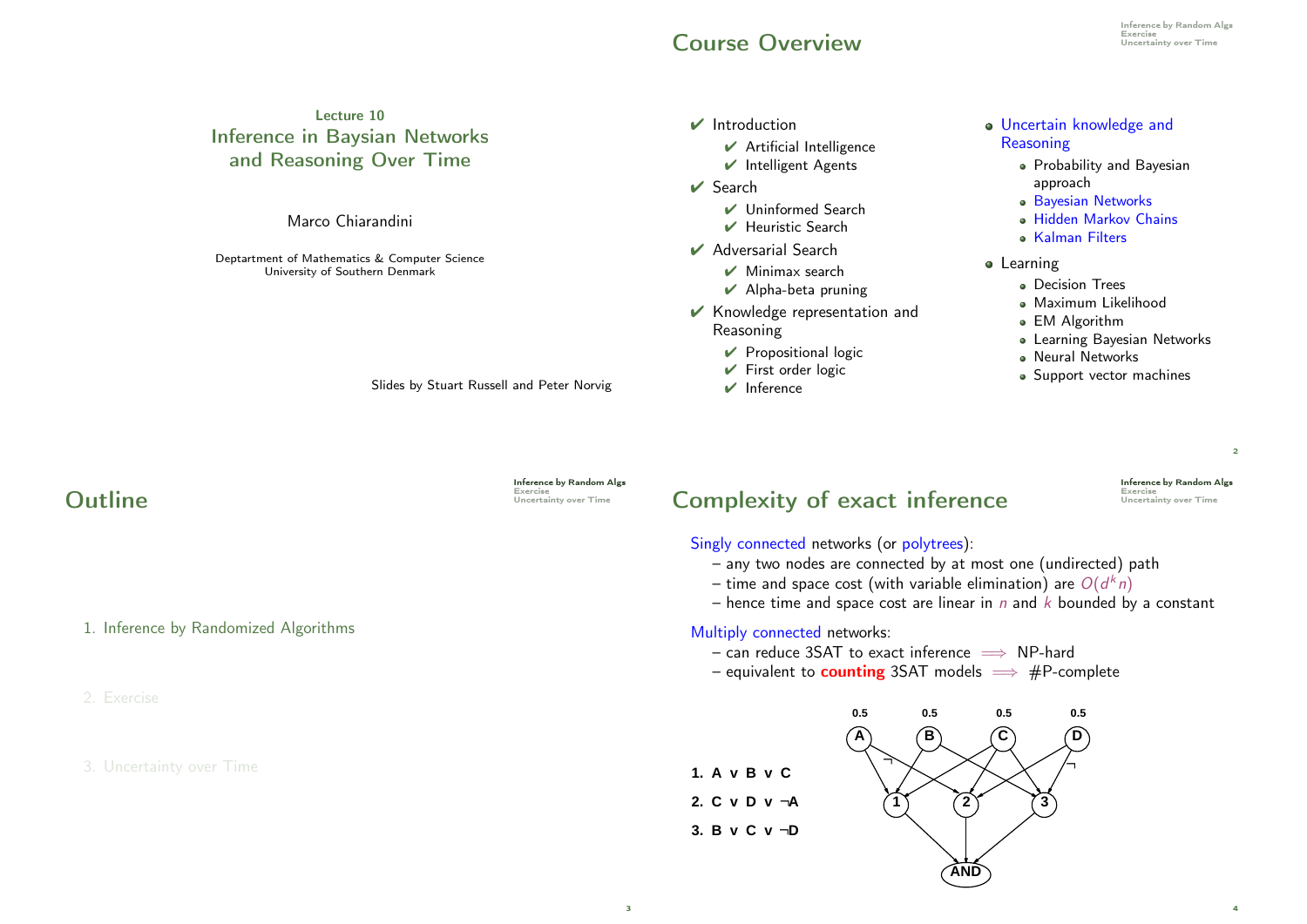#### Inference by stochastic simulation

Inference by Random Algs Exercise<br>Uncertainty over Time

## Sampling from an empty network Uncertainty over Time

Inference by Random Algs

8

Basic idea:

- $\bullet$  Draw N samples from a sampling distribution S
- Compute an approximate posterior probability  $\hat{P}$
- $\bullet$  Show this converges to the true probability  $P$

Outline:

– Sampling from an empty network

– Rejection sampling: reject samples disagreeing with evidence

– Likelihood weighting: use evidence to weight samples

– Markov chain Monte Carlo (MCMC): sample from a stochastic process

whose stationary distribution is the true posterior





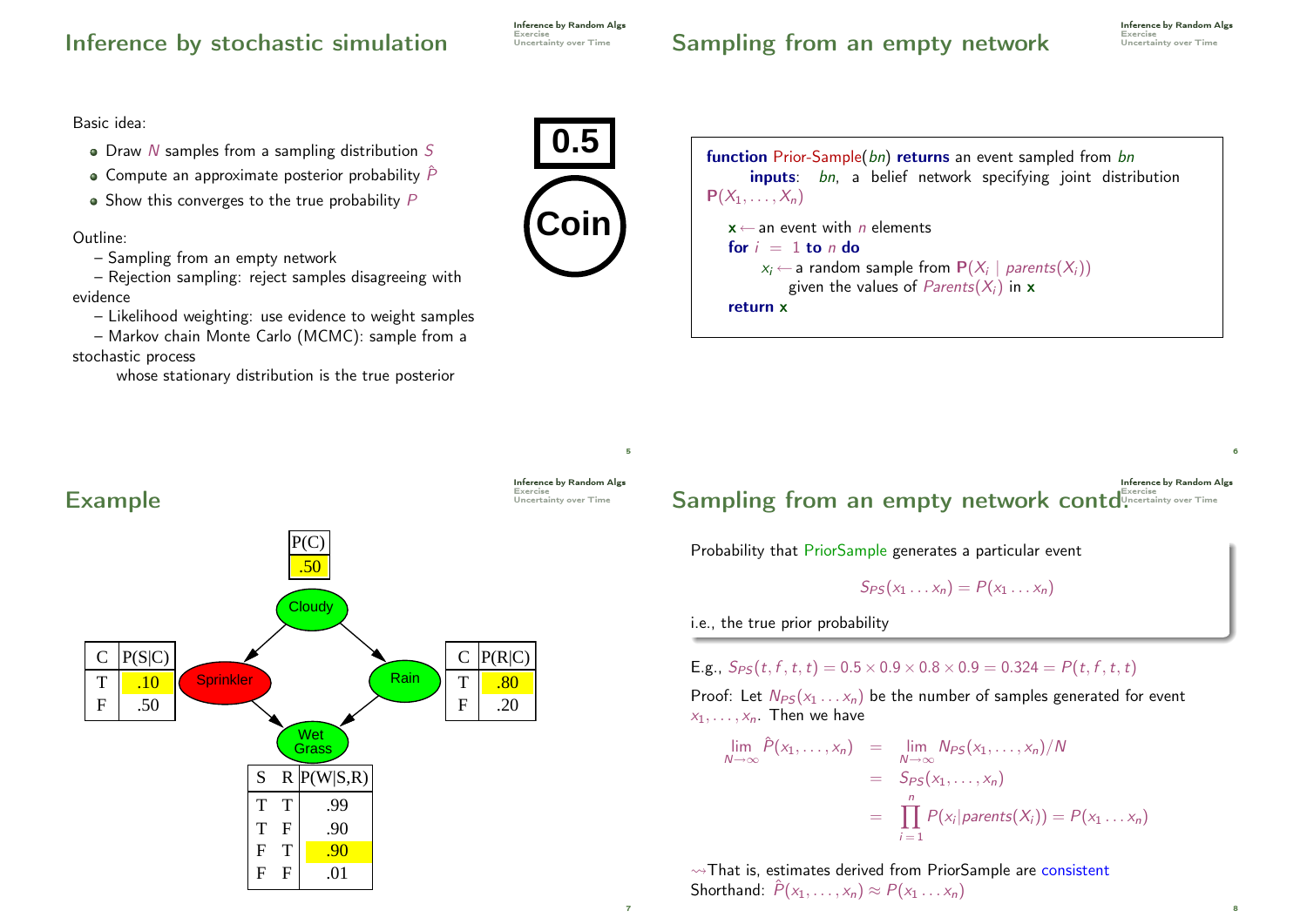### Rejection sampling Exercise Uncertainty over Time

**Inference by Random Algs**<br>Exercise

#### Analysis of rejection sampling Uncertainty over Time

 $\hat{P}(X|e)$  estimated from samples agreeing with e

```
function Rejection-Sampling(X, e, bn, N) returns an estimate of P(X|e)local variables: N, a vector of counts over X, initially zero
   for i = 1 to N do
        x \leftarrow Prior-Sample(bn)
        if x is consistent with e then
            N[x] \leftarrow N[x]+1 where x is the value of X in x
   return Normalize(N[X])
```

```
E.g., estimate P(Rain|Sprinkler = true) using 100 samples
   27 samples have Sprinkler = trueOf these, 8 have Rain = true and 19 have Rain = false.
```
 $\hat{P}(Rain|Sprinkler = true) = Normalize(\langle 8, 19 \rangle) = \langle 0.296, 0.704 \rangle$ Similar to a basic real-world empirical estimation procedure

Rejection sampling returns consistent posterior estimates

#### Proof:  $\hat{P}(X|e) = \alpha N_{PS}(X, e)$  (algorithm defn.)<br>=  $N_{PS}(X, e)/N_{PS}(e)$  (normalized by =  $N_{PS}(X, e)/N_{PS}(e)$  (normalized by  $N_{PS}(e)$ )<br>  $\approx P(X, e)/P(e)$  (property of PriorSample)  $\approx$  P(X, e)/P(e) (property of PriorSample)<br>= P(X|e) (defn. of conditional probability (defn. of conditional probability)

Problem: hopelessly expensive if  $P(e)$  is small  $P(e)$  drops off exponentially with number of evidence variables!

Inference by Random Algs

 $\overline{9}$ 

# Likelihood weighting Uncertainty over Time

Idea: fix evidence variables, sample only nonevidence variables, and weight each sample by the likelihood it accords the evidence

```
function Likelihood-Weighting(X, e, bn, N) returns an estimate of P(X|e)local variables: W, a vector of weighted counts over X, initially zero
```

```
for i = 1 to N do
     x, w \leftarrow Weighted-Sample(bn)
     W[x] \leftarrow W[x] + w where x is the value of X in x
return Normalize(W[X])
```
function Weighted-Sample(bn, e) returns an event and a weight

```
x \leftarrow an event with n elements: w \leftarrow 1for i = 1 to n do
       \boldsymbol{\mathsf{if}} X_i has a value x_i in \boldsymbol{\mathsf{e}}then w \leftarrow w \times P(X_i = x_i | parents(X_i))else x_i ← a random sample from P(X_i | parents(X_i))
return x, w
```
## Likelihood weighting example



10

**Inference by Random Algs<br>Exercise<br>Uncertainty over Time**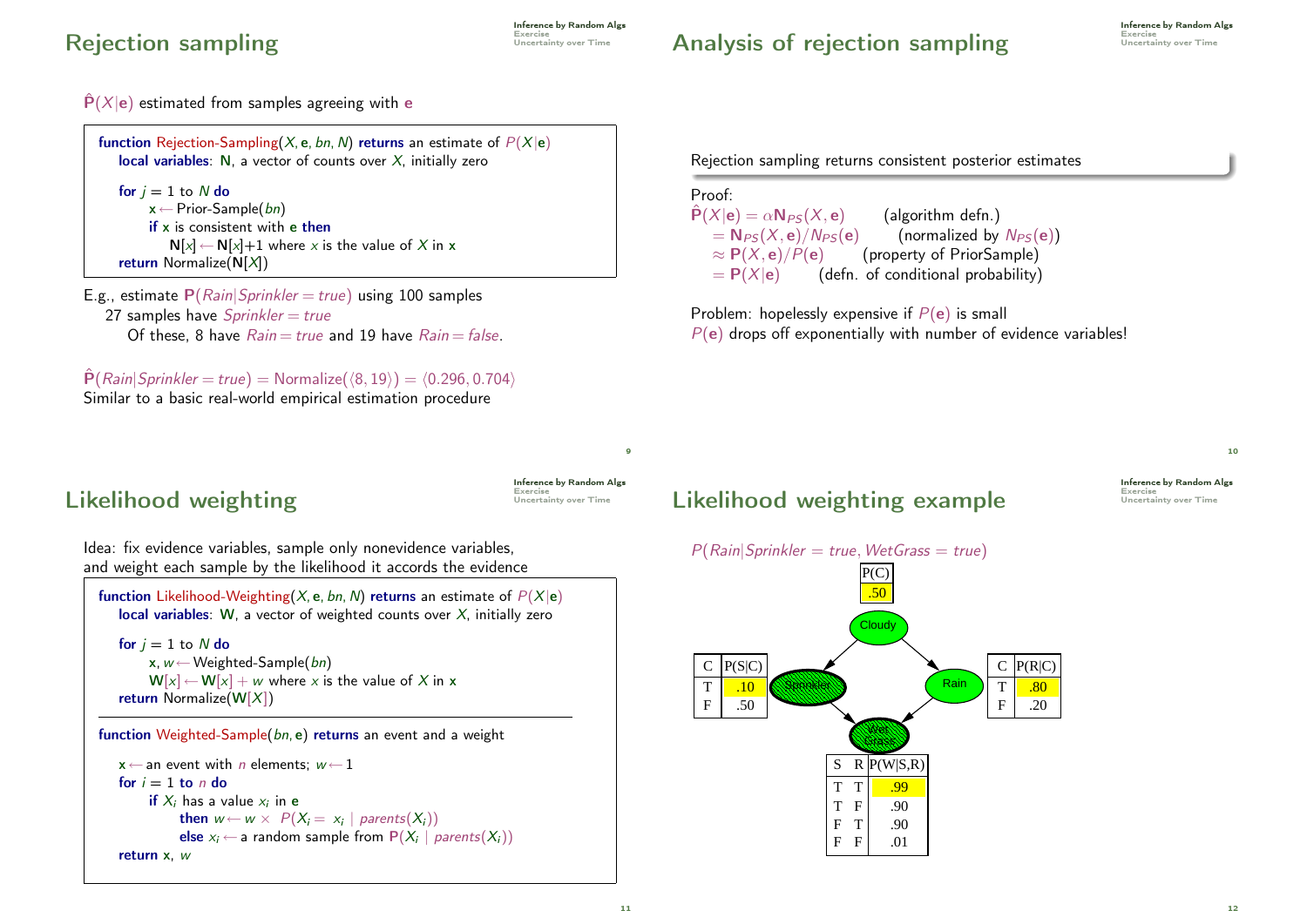## Likelihood weighting analysis **Likelihood** weighting

**Inference by Random Algs**<br>Exercise

# Summary Exercise Uncertainty over Time

Inference by Random Algs

Likelihood weighting returns consistent estimates

Sampling probability for WeightedSample is

$$
S_{WS}(\mathbf{z},\mathbf{e})=\prod_{i=1}^l P(z_i | parents(Z_i))
$$

(pays attention to evidence in **ancestors** only)  $\rightsquigarrow$ somewhere "in between" prior and posterior distribution

Weight for a given sample z, e is



Weighted sampling probability is

$$
S_{WS}(\mathbf{z},\mathbf{e})w(\mathbf{z},\mathbf{e})=\prod_{i=1}^l P(z_i|parents(Z_i))\prod_{i=1}^m P(e_i|parents(E_i))=P(\mathbf{z},\mathbf{e})_{13}
$$

# Approximate inference using MCMC

**Inference by Random Algs<br>Exercise<br>Uncertainty over Time** 

"State" of network  $=$  current assignment to all variables. Generate next state by sampling one variable given Markov blanket Sample each variable in turn, keeping evidence fixed

```
function MCMC-Ask(X, e, bn, N) returns an estimate of P(X|e)local variables: N[X], a vector of counts over X, initially zero
                   \overline{z}, nonevidence variables in bn, hidden + query
                   x, current state of the network, initially copied from e
   initialize x with random values for the variables in Z
   for j = 1 to N do
        N[x] \leftarrow N[x] + 1 where x is the value of X in x
        for each Z_i in Z do
             sample the value of Z_i in x from P(Z_i | mb(Z_i))given the values of MB(Z_i) in x
  return Normalize(N[X])
```
Can also choose a variable to sample at random each time



but performance still degrades with many evidence variables because a few samples have nearly all the total weight

Approximate inference by LW:

- LW does poorly when there is lots of (late-in-the-order) evidence
- LW generally insensitive to topology
- Convergence can be very slow with probabilities close to 1 or 0
- Can handle arbitrary combinations of discrete and continuous variables



14

16

**Inference by Random Algs<br>Exercise<br>Uncertainty over Time** 

## The Markov chain

With  $Sprinkler = true$ , WetGrass = true, there are four states:



Wander about for a while, average what you see Probabilistic finite state machine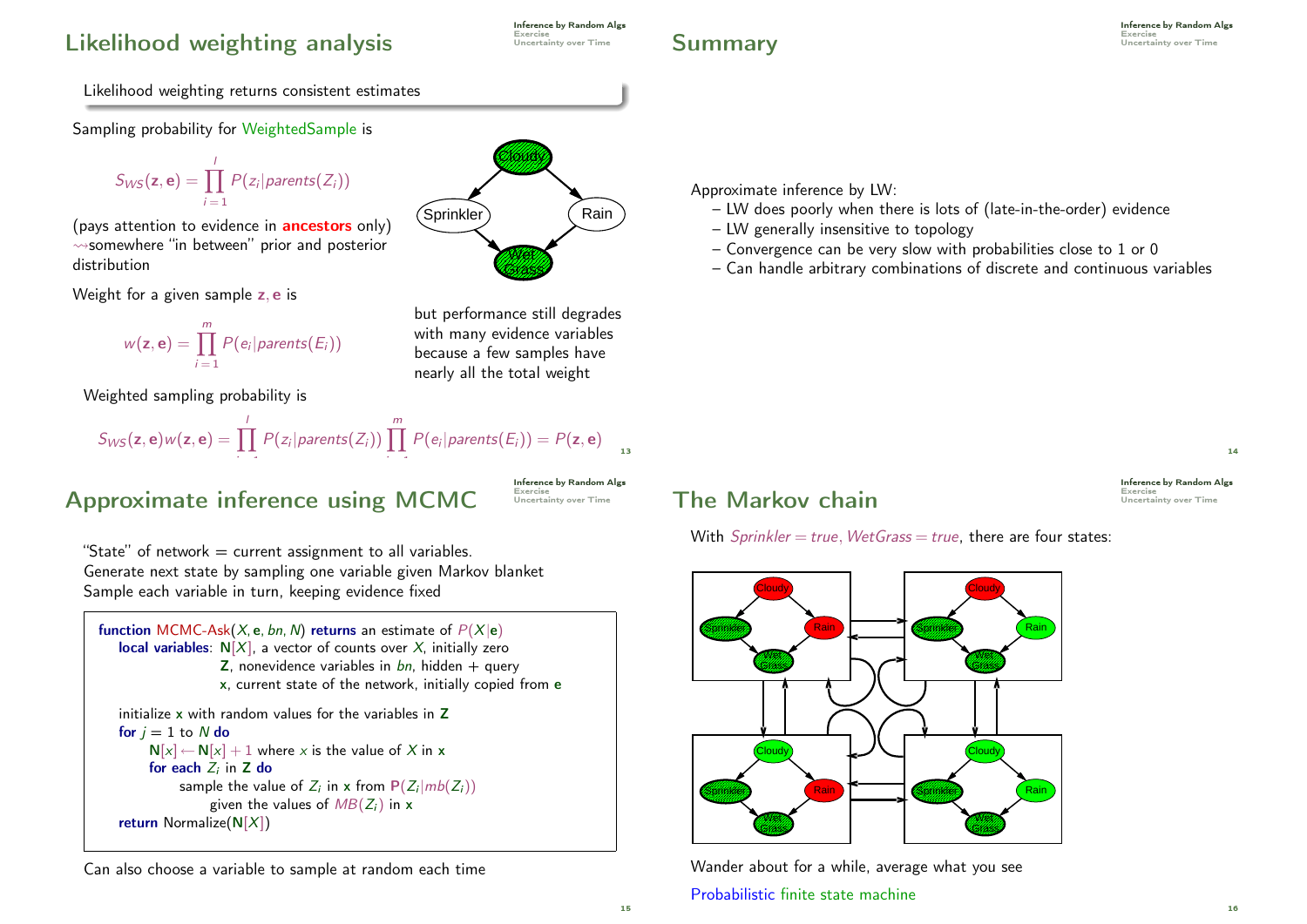#### MCMC example contd.

E.g., visit 100 states

Theorem

Estimate  $P(Rain|Sprinkler = true, WetGrass = true)$ 

31 have  $Rain = true$ , 69 have  $Rain = false$ 

proportional to its posterior probability

Sample Cloudy or Rain given its Markov blanket, repeat. Count number of times Rain is true and false in the samples.

 $\hat{P}(Rain|Sprinkler = true, WetGrass = true) = Normalize(\langle 31, 69 \rangle) = \langle 0.31, 0.69 \rangle$ 

**Inference by Random Algs**<br>Exercise

## Markov blanket sampling Markov blanket metalling

Cloudy, Sprinkler, and WetGrass

Markov blanket of Cloudy is Sprinkler and Rain

Markov blanket of Rain is

Inference by Random Algs

Cloudy Sprinkler (Rain Wet Grass

Main computational problems:

- 1) Difficult to tell if convergence has been achieved
- 2) Can be wasteful if Markov blanket is large:
	- $P(X_i | mb(X_i))$  won't change much (law of large numbers)

Local semantics and Markov Blanket

The Markov Chain approaches a stationary distribution: long-run fraction of time spent in each state is exactly

Local semantics: each node is conditionally independent of its nondescendants given its parents





Each node is conditionally

children's parents

independent of all others given its Markov blanket: parents + children +

### **MCMC analysis: Outline**

- Transition probability  $q(\mathbf{x} \rightarrow \mathbf{x}')$
- Occupancy probability  $\pi_t(\mathbf{x})$  at time t
- **•** Equilibrium condition on  $\pi_t$  defines stationary distribution  $\pi(\mathbf{x})$ Note: stationary distribution depends on choice of  $q(\textbf{x} \rightarrow \textbf{x}')$
- Pairwise detailed balance on states guarantees equilibrium
- Gibbs sampling transition probability: sample each variable given current values of all others  $\implies$  detailed balance with the true posterior
- For Bayesian networks, Gibbs sampling reduces to sampling conditioned on each variable's Markov blanket

Inference by Random Algs<br>Exercise<br>Uncertainty over Time

17

18

**Inference by Random Algs<br>Exercise<br>Uncertainty over Time**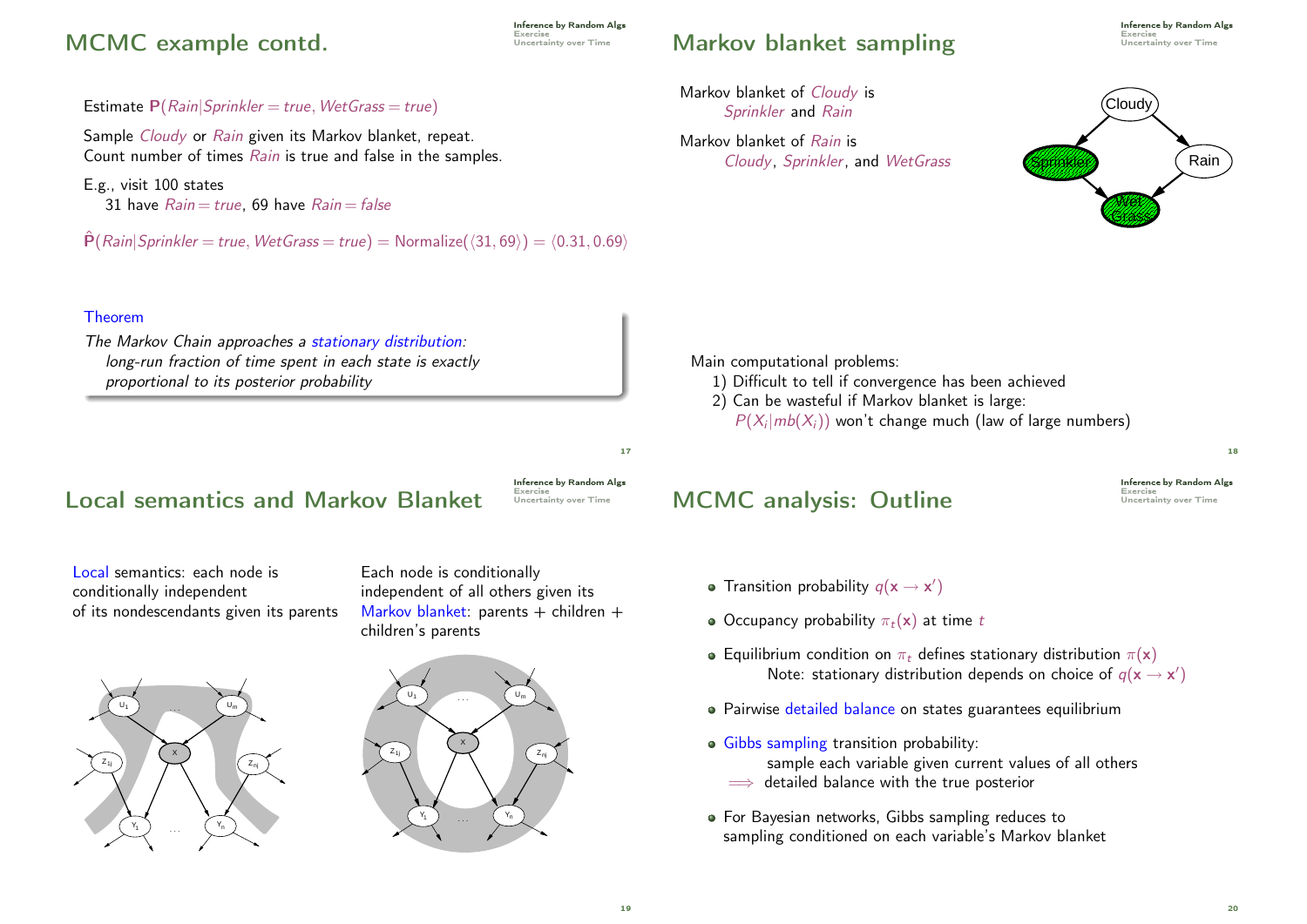#### Stationary distribution Station Besercise

- $\sigma \pi_t(\mathbf{x}) =$  probability in state x at time t  $\pi_{t+1}(\mathsf{x}') =$  probability in state  $\mathsf{x}'$  at time  $t+1$
- $\pi_{t+1}$  in terms of  $\pi_t$  and  $q(\mathbf{x} \rightarrow \mathbf{x}')$

$$
\pi_{t+1}(\mathbf{x}') = \sum\nolimits_{\mathbf{x}^{\pi_t}(\mathbf{x})} q(\mathbf{x} \to \mathbf{x}')
$$

• Stationary distribution:  $\pi_t = \pi_{t+1} = \pi$ 

$$
\pi(\mathbf{x}') = \sum\nolimits_{\mathbf{x}} \pi(\mathbf{x}) q(\mathbf{x} \to \mathbf{x}') \qquad \text{for all } \mathbf{x}'
$$

- If  $\pi$  exists, it is unique (specific to  $q(\mathbf{x} \rightarrow \mathbf{x}')$ )
- $\bullet$  In equilibrium, expected "outflow" = expected "inflow"

### Gibbs sampling

- Sample each variable in turn, given all other variables
- Sampling  $X_i$ , let  $\bar{\mathbf{X}}_i$  be all other nonevidence variables
- Current values are  $x_i$  and  $\bar{x_i}$ ; e is fixed
- Transition probability is given by

$$
q(\mathbf{x} \rightarrow \mathbf{x}') = q(x_i, \bar{\mathbf{x}}_i \rightarrow x'_i, \bar{\mathbf{x}}_i) = P(x'_i | \bar{\mathbf{x}}_i, \mathbf{e})
$$

• This gives detailed balance with true posterior  $P(x|e)$ :

 $\pi(\mathbf{x})q(\mathbf{x} \to \mathbf{x}') = P(\mathbf{x}|\mathbf{e})P(x'_i|\bar{\mathbf{x}_i}, \mathbf{e}) = P(x_i, \bar{\mathbf{x}_i}|\mathbf{e})P(x'_i|\bar{\mathbf{x}_i}, \mathbf{e})$  $= P(x_i|\bar{x}_i, e)P(\bar{x}_i|e)P(x_i'|\bar{x}_i, e)$  (chain rule)  $= P(x_i|\bar{\mathbf{x}_i}, \mathbf{e})P(x'_i, \bar{\mathbf{x}_i}|\mathbf{e})$  (chain rule backwards)  $= q(\mathbf{x}' \rightarrow \mathbf{x})\pi(\mathbf{x}') = \pi(\mathbf{x}')q(\mathbf{x}' \rightarrow \mathbf{x})$ 

## Detailed balance

 $\bullet$  "Outflow" = "inflow" for each pair of states:

$$
\pi(\mathbf{x})q(\mathbf{x} \to \mathbf{x}') = \pi(\mathbf{x}')q(\mathbf{x}' \to \mathbf{x}) \quad \text{for all } \mathbf{x}, \mathbf{x}'
$$

 $\bullet$  Detailed balance  $\implies$  stationarity:

$$
\sum_{\mathbf{x} \pi(\mathbf{x})q(\mathbf{x} \to \mathbf{x}')} = \sum_{\mathbf{x} \pi(\mathbf{x}')} q(\mathbf{x}' \to \mathbf{x})
$$
  
=  $\pi(\mathbf{x}') \sum_{\mathbf{x} \pi(\mathbf{x}' \to \mathbf{x})}$   
=  $\pi(\mathbf{x}')$ 

- MCMC algorithms typically constructed by designing a transition probability q that is in detailed balance with desired  $\pi$
- Inference by Random Algs Exercise Performance of approximation algorithmsUncertainty over Time
	- Absolute approximation:  $|P(X|\mathbf{e}) \hat{P}(X|\mathbf{e})| \leq \epsilon$
	- Relative approximation:  $\frac{|P(X|\mathbf{e}) \hat{P}(X|\mathbf{e})|}{P(X|\mathbf{e})} \leq \epsilon$
	- Relative  $\implies$  absolute since  $0 \le P \le 1$  (may be  $O(2^{-n})$ )
	- Randomized algorithms may fail with probability at most  $\delta$
	- Polytime approximation:  $\mathsf{poly}(n, \epsilon^{-1}, \log \delta^{-1})$
	- Theorem (Dagum and Luby, 1993): both absolute and relative approximation for either deterministic or randomized algorithms are NP-hard for any  $\epsilon, \delta < 0.5$ (Absolute approximation polytime with no evidence—Chernoff bounds)

 $21$ 

**Inference by Random Algs<br>Exercise<br>Uncertainty over Time**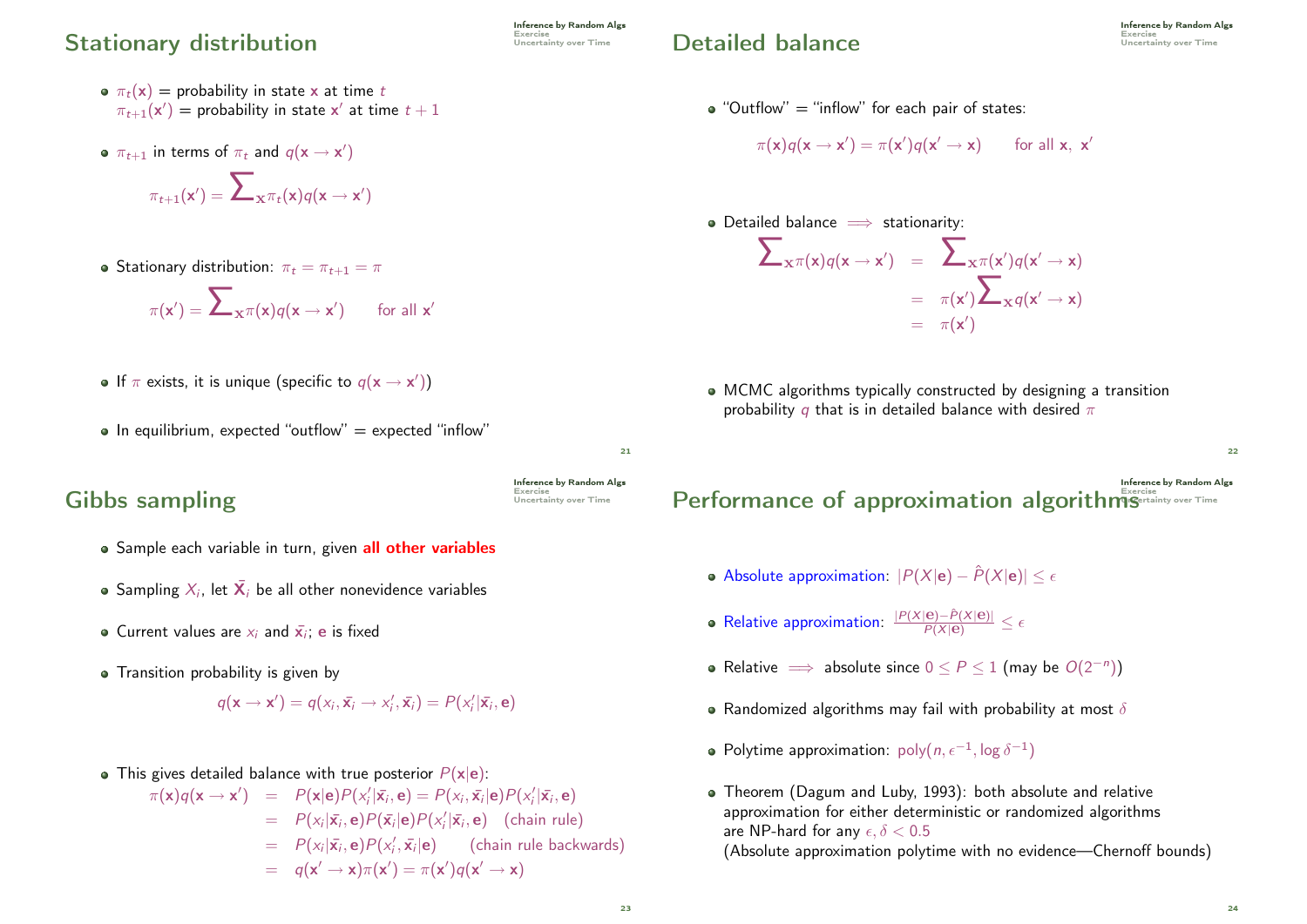#### **Summary** Exercise Uncertainty over Time

**Inference by Random Algs**<br>Exercise

# **Outline** Exercise Uncertainty over Time

Exact inference by variable elimination:

- polytime on polytrees, NP-hard on general graphs
- $-$  space  $=$  time, very sensitive to topology

Approximate inference by LW, MCMC:

– PriorSampling and RejectionSampling unusable as evidence grow

- LW does poorly when there is lots of (late-in-the-order) evidence
- LW, MCMC generally insensitive to topology
- Convergence can be very slow with probabilities close to 1 or 0
- Can handle arbitrary combinations of discrete and continuous variables

1. Inference by Randomized Algorithms

#### 2. Exercise

3. Uncertainty over Time

25

### Wumpus World **Uncertainty over Time**





 $P_{ij}$  = true iff [i, j] contains a pit  $B_{ii} = true$  iff  $[i, j]$  is breezy Include only  $B_{1,1}, B_{1,2}, B_{2,1}$  in the probability model

# Specifying the probability model Exercise

Inference by Random Algs<br>**Exercise** 

26

The full joint distribution is  $P(P_{1,1}, \ldots, P_{4,4}, B_{1,1}, B_{1,2}, B_{2,1})$ Apply product rule:  $P(B_{1,1}, B_{1,2}, B_{2,1} | P_{1,1}, \ldots, P_{4,4}) P(P_{1,1}, \ldots, P_{4,4})$ (Do it this way to get  $P(Effect|Cause).$ ) First term: 1 if pits are adjacent to breezes, 0 otherwise

Second term: pits are placed randomly, probability 0.2 per square:

$$
\mathbf{P}(P_{1,1},\ldots,P_{4,4})=\prod_{i,j=1,1}^{4,4}\mathbf{P}(P_{i,j})=0.2^{n}\times0.8^{16-n}
$$

for  $n$  pits.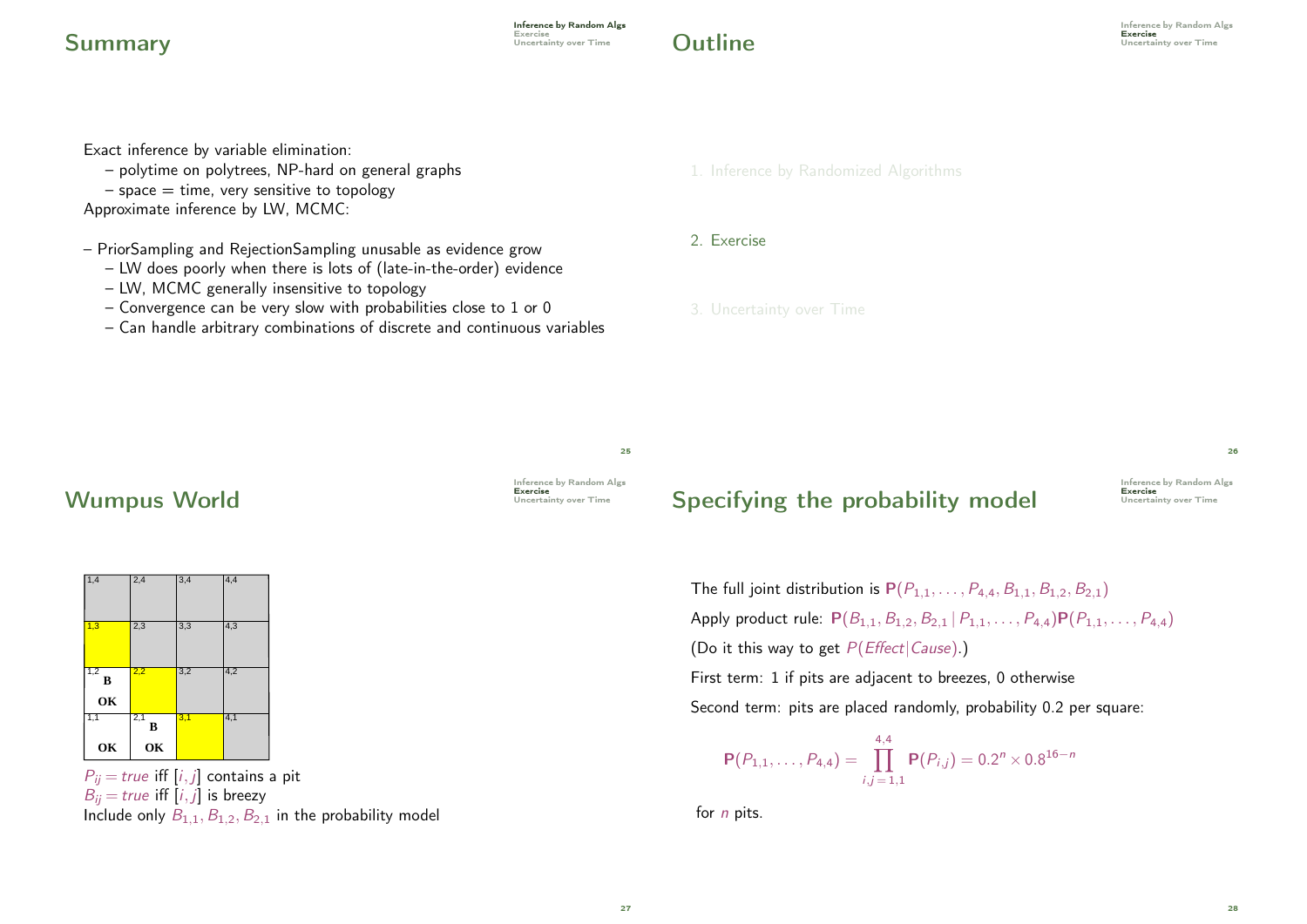#### Observations and query Exercise Uncertainty over Time

We know the following facts:  $b = \neg b_{1,1} \wedge b_{1,2} \wedge b_{2,1}$ 

Query is  $P(P_{1,3}|known, b)$ 

known  $= \neg p_{1,1} \wedge \neg p_{1,2} \wedge \neg p_{2,1}$ 

For inference by enumeration, we have

Inference by Random Algs<br>**Exercise** 

Basic insight: observations are conditionally independent of other hidden squares given neighbouring hidden squares



Define Unknown = Fringe ∪ Other  $P(b|P_{1,3},$  Known, Unknown) =  $P(b|P_{1,3},$  Known, Fringe) Manipulate query into a form where we can use this!

 $29$ 

## Using conditional independence contd.

Define Unknown =  $P_{ii}$ s other than  $P_{1,3}$  and Known

Grows exponentially with number of squares!

 $P(P_{1,3}|known, b) = \alpha \sum_{unknown} P(P_{1,3}, unknown, known, b)$ 



$$
P(P_{1,3}|known, b) = \alpha \sum_{unknown} P(P_{1,3}, unknown, known, b)
$$
  
\n
$$
= \alpha \sum_{unknown} P(b|P_{1,3}, known, unknown)P(P_{1,3}, known, unknown)
$$
  
\n
$$
= \alpha \sum_{inknown} P(b|known, P_{1,3}, fringe, other)P(P_{1,3}, known, fringe, other)
$$
  
\n
$$
= \alpha \sum_{fringe} \sum_{other} P(b|known, P_{1,3}, fringe)P(P_{1,3}, known, fringe, other)
$$
  
\n
$$
= \alpha \sum_{fringe} P(b|known, P_{1,3}, fringe) \sum_{other} P(P_{1,3}, known, fringe, other)
$$
  
\n
$$
= \alpha \sum_{fringe} P(b|known, P_{1,3}, fringe) \sum_{other} P(P_{1,3})P(known)P(fringe)P(other)
$$
  
\n
$$
= \alpha P(known)P(P_{1,3}) \sum_{fringe} P(b|known, P_{1,3}, fringe)P(fringe) \sum_{other} P(other)
$$
  
\n
$$
= \alpha' P(P_{1,3}) \sum_{fringe} P(b|known, P_{1,3}, fringe)P(fringe)
$$

Using conditional independence contd.

Inference by Random Algs<br>Exercise<br>Uncertainty over Time

30



 $P(P_{1,3}|known, b) = \alpha' \langle 0.2(0.04 + 0.16 + 0.16), 0.8(0.04 + 0.16) \rangle$  $\approx \langle 0.31, 0.69 \rangle$ 

 $P(P_{2,2}|known, b) \approx \langle 0.86, 0.14 \rangle$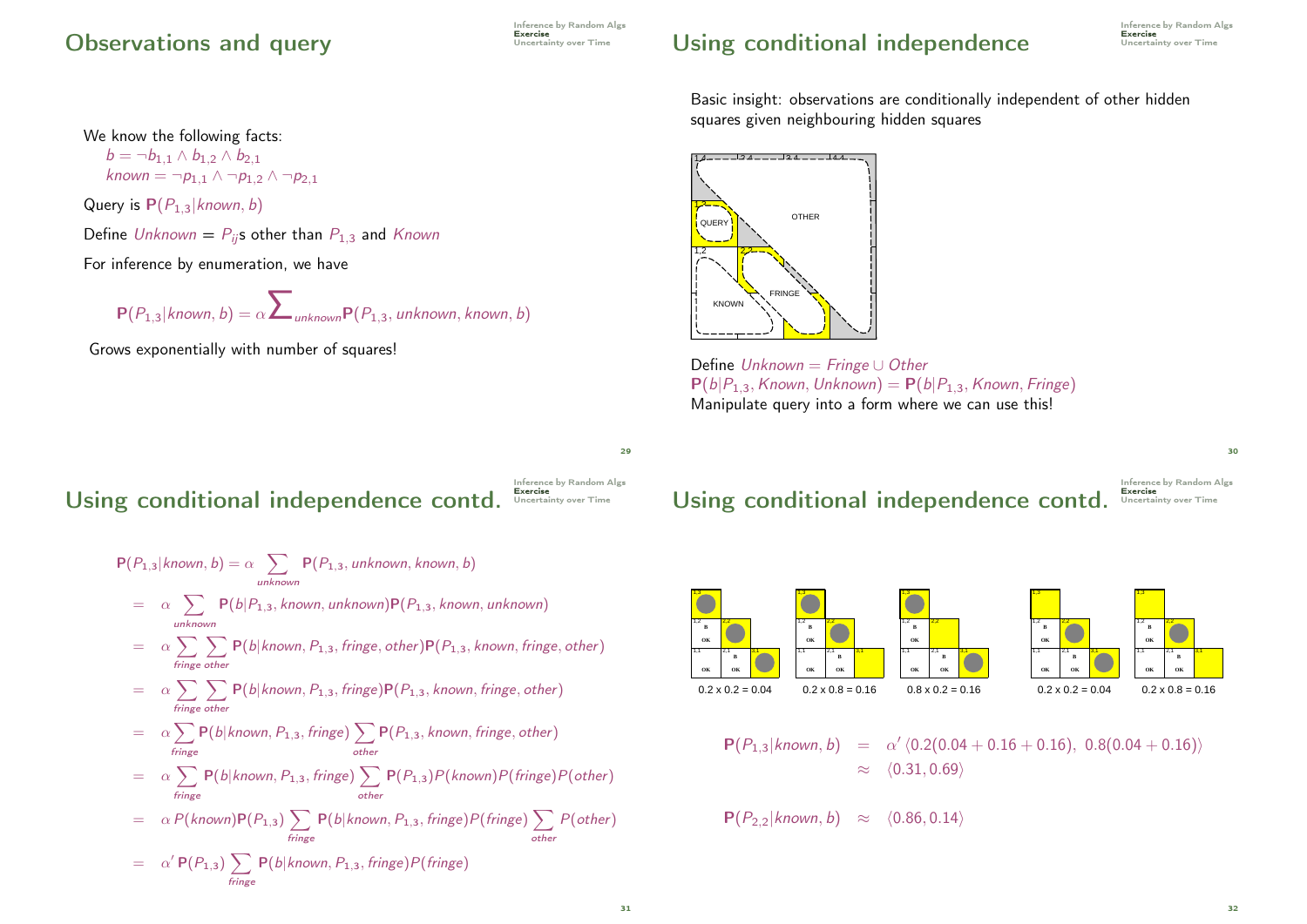# **Outline** Uncertainty over Time

1. Inference by Randomized Algorithms

#### 2. Exercise

#### 3. Uncertainty over Time

- $\Diamond$  Time and uncertainty
- $\Diamond$  Inference: filtering, prediction, smoothing
- $\diamondsuit$  Hidden Markov models<br> $\diamondsuit$  Kalman filters (a brief r
- Kalman filters (a brief mention)
- $\Diamond$  Dynamic Bayesian networks (an even briefer mention)

33

#### Time and uncertainty

Inference by Random Algs<br>Exercise<br>**Uncertainty over Time** 

- The world changes; we need to track and predict it
- Diabetes management vs vehicle diagnosis
- Basic idea: copy state and evidence variables for each time step  $X_t$  = set of unobservable state variables at time t
	- e.g.,  $\mathcal{B}$ lood $\mathcal{S}$ ugar<sub>t</sub>, StomachContents<sub>t</sub>, etc.
	- $E_t$  = set of observable evidence variables at time t  $\mathsf{e.g.},\ Measured$ Blood $S$ ugar $_t,\ P$ ulse $R$ at $e_t,\ F$ ood $E$ ate $n_t$
- This assumes discrete time; step size depends on problem
- Notation:  $X_{a:b} = X_{a}$ ,  $X_{a+1}, \ldots, X_{b-1}$ ,  $X_b$

## Markov processes (Markov chains)

Inference by Random Algs<br>Exercise<br>Uncertainty over Time

34

36

Construct a Bayes net from these variables:

- unbounded number of conditional probability table
- unbounded number of parents

Markov assumption:  $X_t$  depends on **bounded** subset of  $X_{0:t-1}$ First-order Markov process:  $P(X_t|X_{0:t-1}) = P(X_t|X_{t-1})$ Second-order Markov process:  $P(X_t|X_{0:t-1}) = P(X_t|X_{t-2}, X_{t-1})$ 

**X** *<sup>t</sup>* −1 **X** *<sup>t</sup>* −2 **X** *<sup>t</sup>* **X** *<sup>t</sup>* +1 First−order **X** *<sup>t</sup>* +2



Sensor Markov assumption:  $P(E_t|X_{0:t}, E_{0:t-1}) = P(E_t|X_t)$  $\rightsquigarrow$ Stationary process:

- transition model  $P(\mathsf{X}_t|\mathsf{X}_{t-1})$  and
- sensor model  $P(E_t|X_t)$  fixed for all t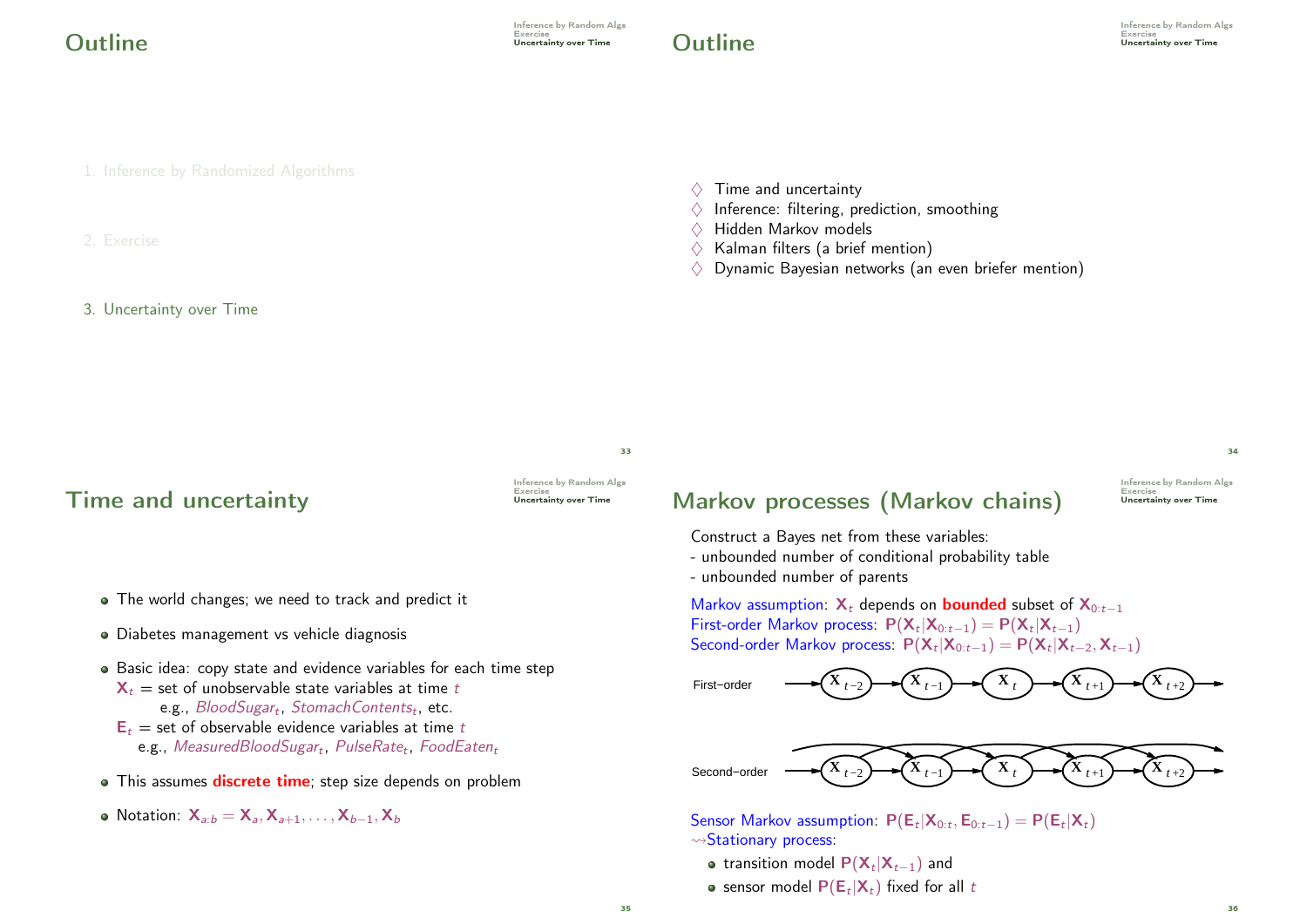Inference by Random Algs

## Inference tasks

Inference by Random Algs Exercise<br>Uncertainty over Time



First-order Markov assumption not exactly true in real world! Possible fixes:

1. **Increase order** of Markov process

2. Augment state, e.g., add *Temp<sub>t</sub>, Pressure<sub>t</sub>* 

Example: robot motion.

Augment position and velocity with  $Battery_t$ 

#### 1. Filtering:  $P(X_t|e_{1:t})$ belief state—input to the decision process of a rational agent

- 2. Prediction:  $P(X_{t+k} | e_{1:t})$  for  $k > 0$ evaluation of possible action sequences; like filtering without the evidence
- 3. Smoothing:  $P(X_k | e_{1:t})$  for  $0 \le k < t$ better estimate of past states, essential for learning
- 4. Most likely explanation:  $\arg \max_{\mathbf{x}_{1:t}} P(\mathbf{x}_{1:t}|\mathbf{e}_{1:t})$ speech recognition, decoding with a noisy channel

37

Inference by Random Algs<br>Exercise<br>**Uncertainty over Time** 

# **Filtering**

Aim: devise a **recursive** state estimation algorithm:

$$
P(X_{t+1}|e_{1:t+1}) = f(e_{t+1}, P(X_t|e_{1:t}))
$$

$$
P(\mathbf{X}_{t+1}|\mathbf{e}_{1:t+1}) = P(\mathbf{X}_{t+1}|\mathbf{e}_{1:t}, \mathbf{e}_{t+1})
$$
  
=  $\alpha P(\mathbf{e}_{t+1}|\mathbf{X}_{t+1}, \mathbf{e}_{1:t}) P(\mathbf{X}_{t+1}|\mathbf{e}_{1:t})$   
=  $\alpha P(\mathbf{e}_{t+1}|\mathbf{X}_{t+1}) P(\mathbf{X}_{t+1}|\mathbf{e}_{1:t})$ 

I.e., prediction + estimation. Prediction by summing out  $\mathbf{X}_t$ :

$$
P(X_{t+1}|e_{1:t+1}) = \alpha P(e_{t+1}|X_{t+1}) \sum_{x_t} P(X_{t+1}|x_t, e_{1:t}) P(x_t|e_{1:t})
$$
  
=  $\alpha P(e_{t+1}|X_{t+1}) \sum_{x_t} P(X_{t+1}|x_t) P(x_t|e_{1:t})$ 

 ${\mathsf f}_{1:t+1} = {\mathsf{Forward}}({\mathsf f}_{1:t}, {\mathsf e}_{t+1})$  where  ${\mathsf f}_{1:t} \!=\! {\mathsf P}({\mathsf X}_t|{\mathsf e}_{1:t})$ Time and space **constant** (independent of  $t$ )

## Filtering example

Inference by Random Algs<br>Exercise<br>Uncertainty over Time